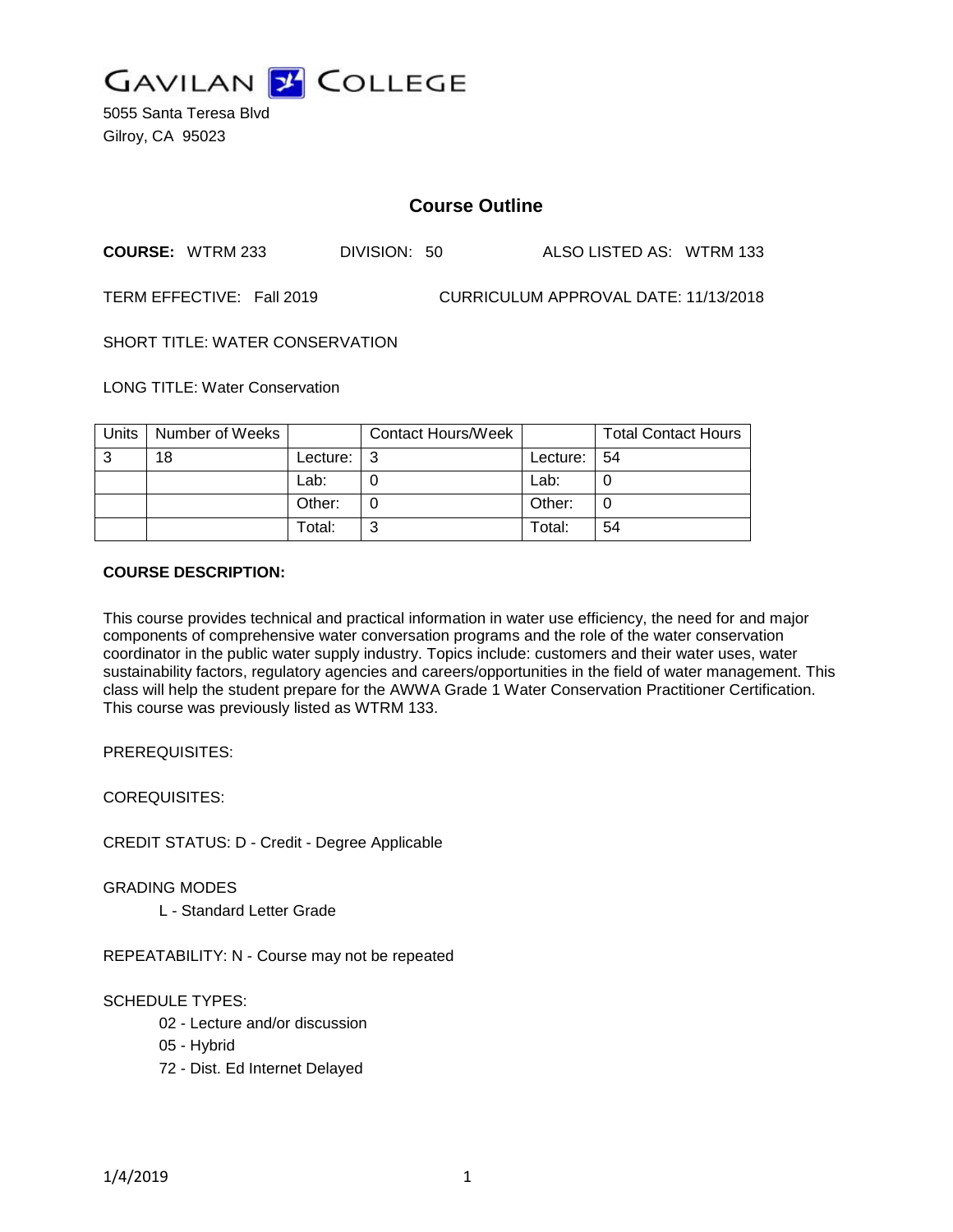## **STUDENT LEARNING OUTCOMES:**

1. Identify the major issues confronting the California water supply industry, including the key stakeholders, and discuss the range of solutions that have been proposed to solve the problems.

Measure of assessment: written exam, homework, discussion

Year assessed, or planned year of assessment: 2018

Semester: Fall

2. Describe the regulatory framework that guides water conservation practices, the key elements of a water audit, and the key elements related to the design and management of successful conservation programs.

Measure of assessment: written exam, homework, discussion

Year assessed, or planned year of assessment: 2018

Semester: Fall

3. Explain various water conservation principles and practices sufficient to complete the AWWA Grade 1 Water Conservation Practitioner Certification process.

Measure of assessment: homework, exam

## **CONTENT, STUDENT PERFORMANCE OBJECTIVES, OUT-OF-CLASS ASSIGNMENTS**

Curriculum Approval Date: 11/13/2018

6 Hours

Content: Water Issues in California: A comprehensive overview of the importance of water in California. With emphasis on current issues such as the ongoing drought, the hydrologic cycle and climate change, legal and environmental rulings reducing availability, and the politics of water and its impact on the need for water conservation.

Student Performance Objectives: Examine climate change and its effect on the drought. Discuss the hydrologic cycle. Describe various legal and environmental rulings which have affected the availability of water.

6 Hours

Content: Introduction and Scope/Water Agencies Roles in Conservation/Professional Association Regulations: Includes water consumers and uses; current industry issues - sources, agencies, regulations, resources; Best Management Practices; and distribution system audits.

Student Performance Objectives: Describe the essential uses of water. Name the major regulatory agencies that monitor and regulate the water industry. Describe the problems/constraints confronting the water purveyors. Identify water related issues confronting California. List the Best Management Practices contained in the Memorandum of Understanding Regarding Urban Water Conservation in California. Describe the regulatory rules that mandate water conservation practices based on approved water conservation guidelines.

6 Hours

Content: Residential and Landscape Water Use: Includes meters, indoor uses, retrofits, plumbing standards; horticultural principles and practices; xeriscape; irrigation systems; plant material; and landscape design. Student Performance Objectives: Describe several ways that one can reduce water usage in a residential setting, both indoors and outdoors. Define xeriscape. List the key elements of xeriscape and natural landscape design and describe its use with water conservation programs.

## 6 Hours

Content: Customers and Water Uses/Water Resources: Customer base and classifications, uses, rates, conservation pricing, allocations, demand management; role of retail and wholesale water agencies.

Student Performance Objectives: List and state the role of various retail and wholesale water agencies in the area. Examine their rates and explain how they are determined.

8 Hours

Content: Residential and Landscape Water Use/Water Units Measures and Formulas: Includes ULF toilets design, legislation, leaks, repairs retrofits; indoor water usage survey preparation; irrigation design, hardware, landscape measurement, water budgets calculating consumption and efficiency; irrigation controllers, scheduling water audits, landscape principles applied - field audit, written report, calculations.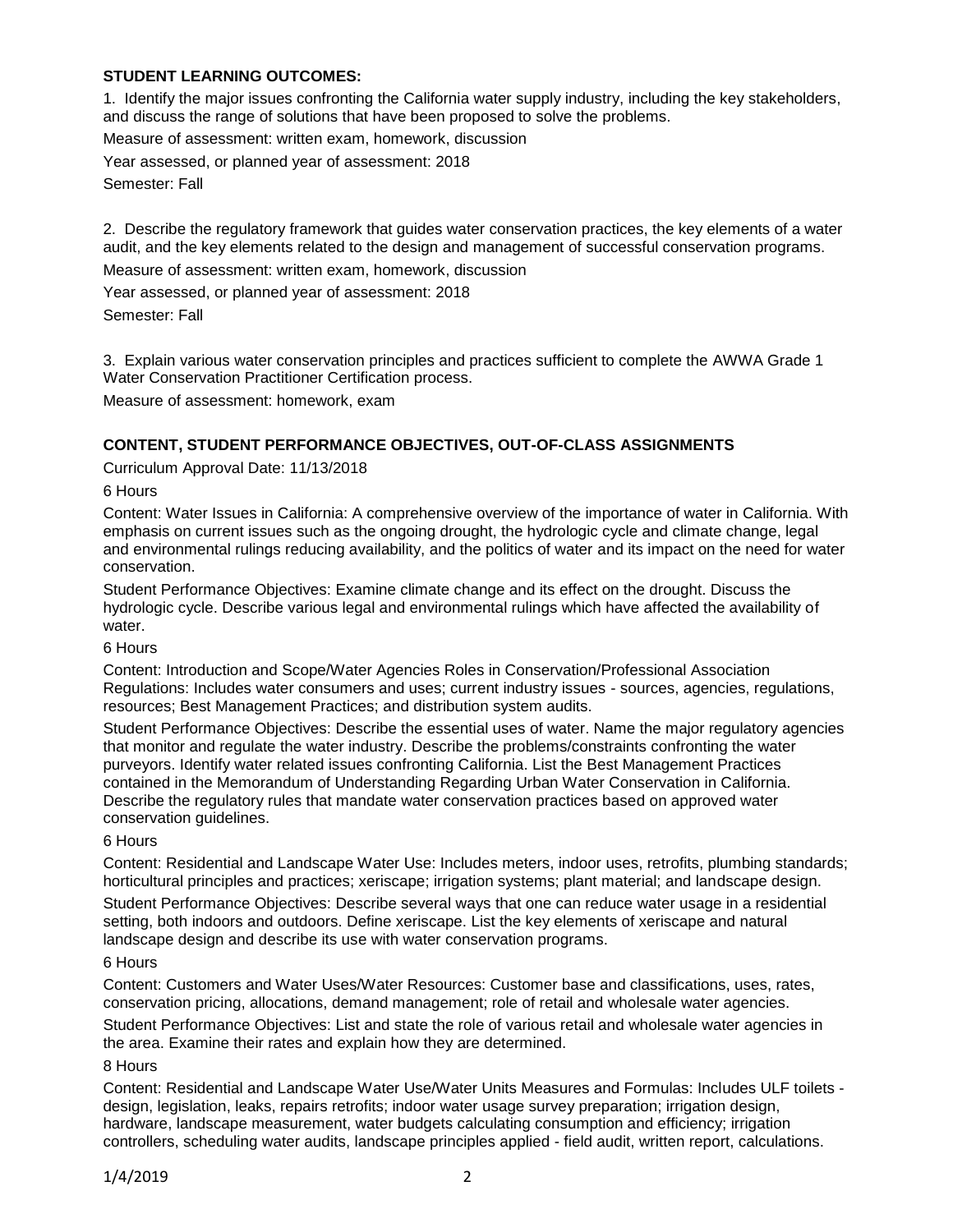Student Performance Objectives: Identify and describe at least five areas in residential buildings that are potential water wasting locations. Explain how and why water conservation efforts are shifting from indoor water conservation measures to outdoor water uses. Describe the key elements of a water audit. Perform basic mathematical formulas to assess water usage.

#### 6 Hours

Content: Careers/Opportunities in Water Conservation and Sustainability Field: Jobs, Degrees/Majors. AND Field Surveys of Campus Grounds and Buildings, Nurseries and Water Conservation Gardens: Could include field trips to observe the use of water and conservation on campus and at surrounding area locations.

Student Performance Objectives: Review possible degrees/majors and/or careers/jobs in the field of water conservation and sustainability. Identify various water conservation efforts that are being used on campus. List various water conservation efforts that could be used by nurseries.

#### 6 Hours

Content: Commercial, Industrial and Institutional Sites/Utility Water Conservation: Commercial, industrial and institutional customers, consumption, uses, practices, leak detection, landscape measures (gray water); mixed use meters; process uses, cooling towers, engineering estimates; CII survey methods.

Student Performance Objectives: Identify and describe at least five areas in commercial buildings that are potential water wasting locations. Explain water use in cooling towers. Describe how gray water systems work and state their benefits.

#### 8 Hours

Content: Program Design and Management: Includes design and management of conservation programs targeting, marketing, customer service, public education; cost-effectiveness analysis; links and partnerships with energy and wastewater; budget tracking reporting; research on conservation opportunities at area county water agencies.

Student Performance Objectives: List the major issues related to the design and management of successful conservation programs. Identify how source waters are obtained, treated and distributed.

Out-of-Class Assignments: Complete assigned readings on

topics.

2 Hours

## **METHODS OF INSTRUCTION:**

lecture, discussion, multimedia presentations, guest speakers, field trips

## **OUT OF CLASS ASSIGNMENTS:**

Required Outside Hours: 54

Assignment Description: Complete assigned readings on topics. Study for exams.

Required Outside Hours: 54

Assignment Description: Writing Assignments/Homework Examples: Write a 1-2 page paper on - a short history of water or the hydrologic cycle or climate change or California's drought. Homework: Review the most current copy of the CUWCC's Best

Management Practices and examine their performance as stated on the BMP reporting website. Homework examples: Chart your residential water consumption from inside your home including stating what you are doing, are not doing, or could be doing to conserve water. or Chart your residential water consumption on the outside of your home including stating what you are doing, are not doing, or could be doing to conserve water. Homework: Complete worksheet on topics specific to customers and water uses/water resources. Complete math problems worksheet. Homework examples: Investigate various

cost-effective, easy-to-install options for reducing water use inside the home. or Investigate what rebate programs water utilities may offer for the use of various water reducing items. Out-of-Class Assignments: Print a page from an industry related website that shows various career options. Homework examples: Explore the campus and investigate its water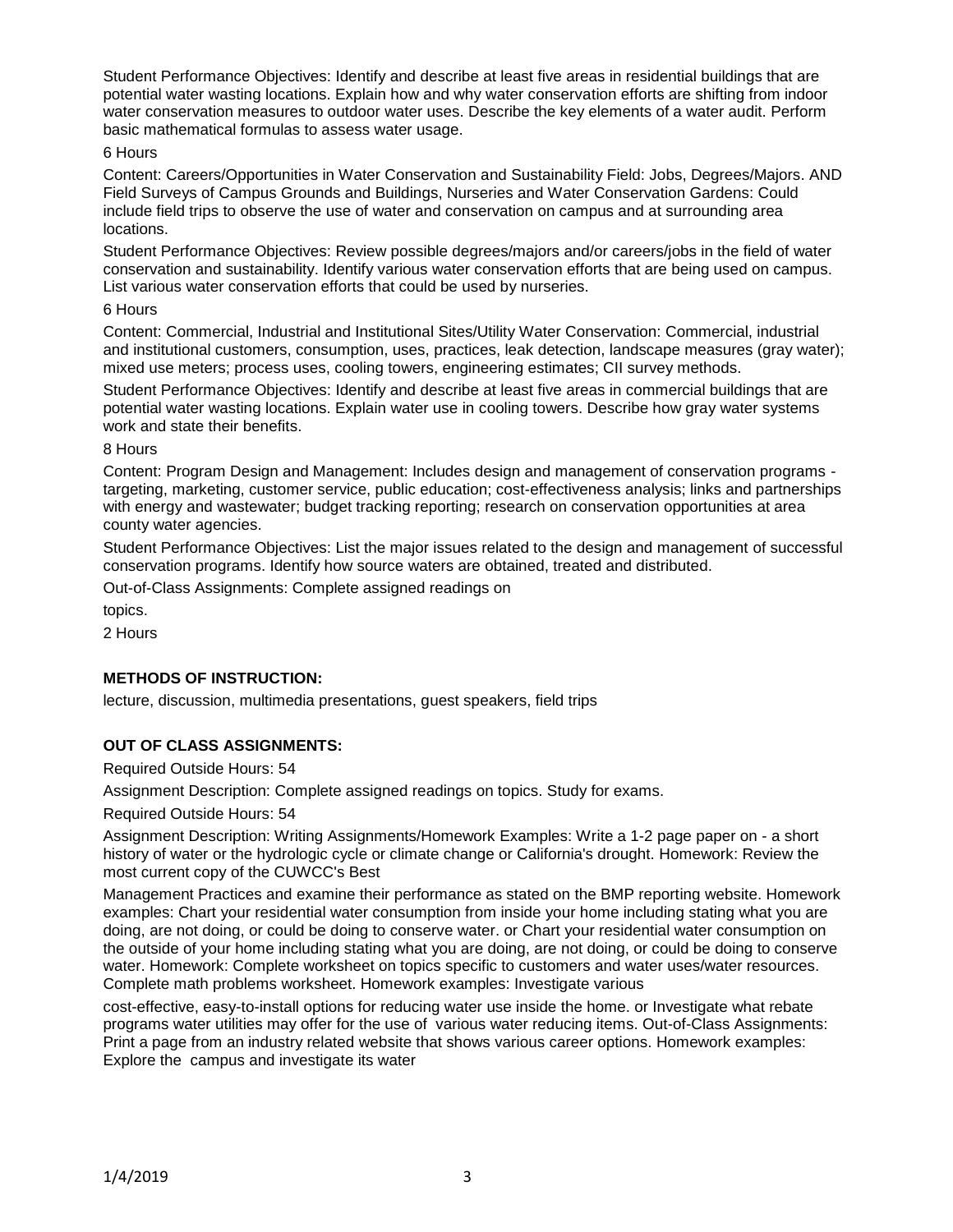conservation efforts and come prepared to discuss them in class. or Explore an area nursery and investigate its water conservation efforts and come prepared to discuss them in class. Homework examples: Visit a commercial or an industrial site and determine their water conservation practices/ use of gray water and come prepared to discuss them in class. Complete sample American Water Works Association Grade 1 Water Certification application form including taking practice test. Homework: Complete worksheet on topics specific to design and

management of conservation programs.

#### **METHODS OF EVALUATION:**

Writing assignments Percent of total grade: 40.00 % Percent range of total grade: 30% to 50% Written Homework Problem-solving assignments Percent of total grade: 10.00 % Percent range of total grade: 10% to 30% Quizzes, Exams, Math Worksheet - Show work Objective examinations Percent of total grade: 50.00 % Percent range of total grade: 40% to 60% Multiple Choice, True/False, Matching Items Other methods of evaluation Percent range of total grade: 0% to 10% Student Participation

## **REPRESENTATIVE TEXTBOOKS:**

Required Representative Textbooks

California Urban Water Conservation Council. Memorandum of Understanding Regarding Urban Water Conservation in California. www.cuwcc.org, Amended September 17, 2014. 2014.

Water Conservation Plan Guidelines. U.S. EPA. Available for free at U.S. EPA website..

Yudelson, Jerry. Dry Run: Preventing the Next Urban Water Crisis. New Society Publishers,2010. ISBN: 978-0-86571-670-4

## **ARTICULATION and CERTIFICATE INFORMATION**

Associate Degree: CSU GE: IGETC: CSU TRANSFER: Not Transferable UC TRANSFER: Not Transferable